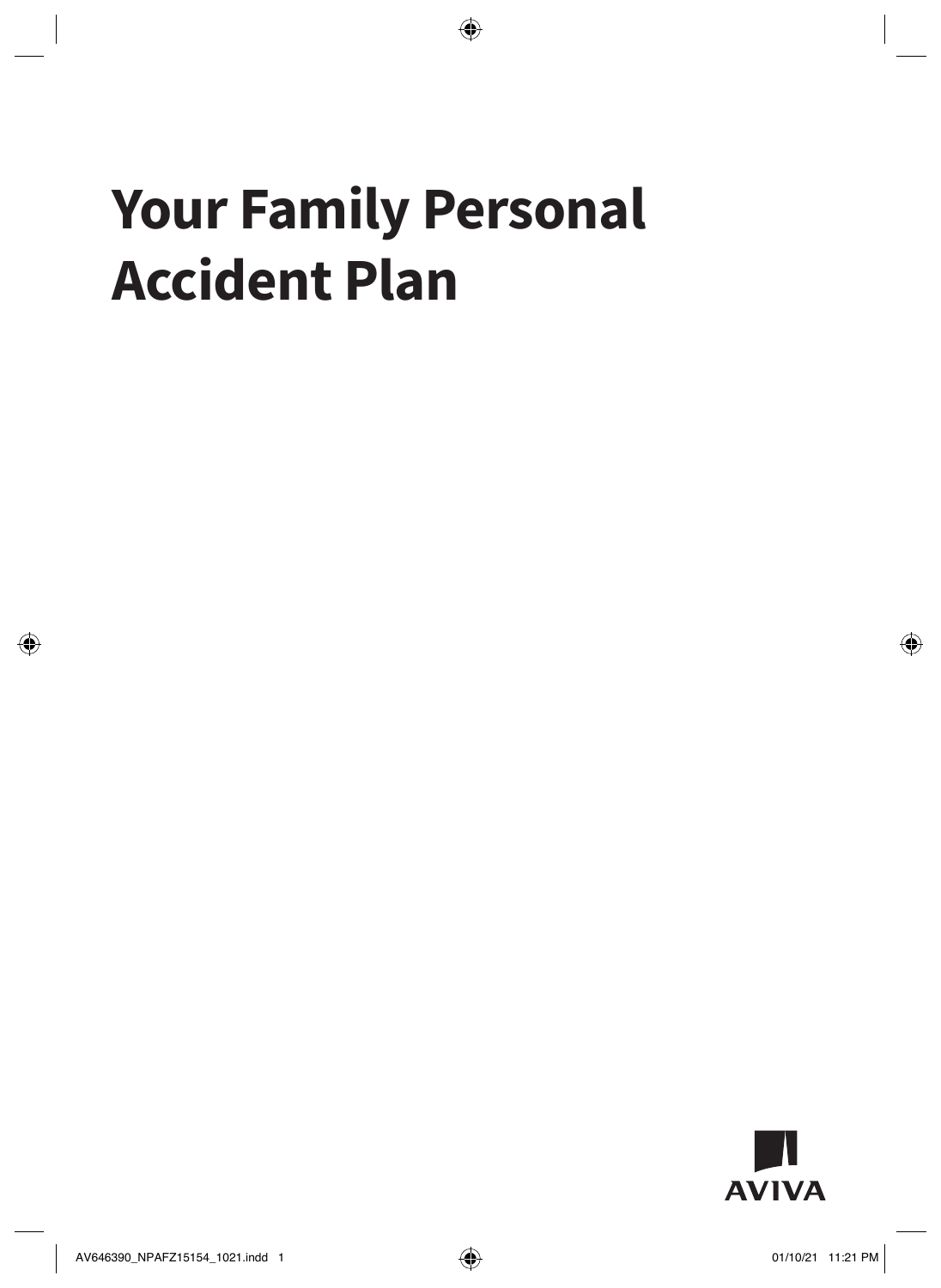# **How to get in touch**

If **you** need to write to **us our** postal address is:

Aviva PO Box 3553 Norwich NR1 3DA

#### **To make a claim or check progress on a claim call us on 0800 051 5175**

Call **us** as soon as possible between 9am and 5pm Monday to Friday (excluding public and bank holidays).

A claims adviser will register the claim and provide guidance and support. The 'How to make a claim' section explains everything **you** or the executor(s)/administrator(s) of **your** estate will need to know.

Alternatively, please email **us** at: <hcpamoa@aviva.com>

#### **For anything else call us on 0800 158 3993**

If **you** have any questions or want to make any changes to **your** insurance call **us** between 9am and 5pm Monday to Friday (excluding public and bank holidays).

Alternatively, **you** can email **us** at:<paadmin@aviva.com>

#### **Please note:**

- When contacting **us**, please help us by quoting **your** policy number. **You** can find this on **your** policy schedule.
- For email correspondence any details **you** submit will not be secure whilst being submitted.
- For **our** joint protection telephone calls may be recorded and/or monitored.
- Calls to 0800 numbers from UK landlines and mobiles are free.

### **Your cancellation rights**

**You** have the right to cancel **your** insurance within 14 days from the day of purchase or the day on which **you** receive **your** policy documentation, whichever is the later.

If **you** cancel during this period, **you** are entitled to a full refund of the premium paid. If **you** have made a claim and then cancel within this period, **you** will receive a refund for the premium paid less a proportionate deduction for the time **we** have provided cover. If any premium is due up to the date of cancellation, **we** will collect this on the date outlined in **your**  cancellation letter.

To cancel, please call 0800 158 3993 or write to Aviva, PO Box 3553, Norwich, NR1 3DA.

If **you** don't cancel in this period, **your** insurance will continue in force and **you** must pay the premium.

For **your** cancellation rights outside the statutory cooling-off period, please see the 'When this insurance will end' section.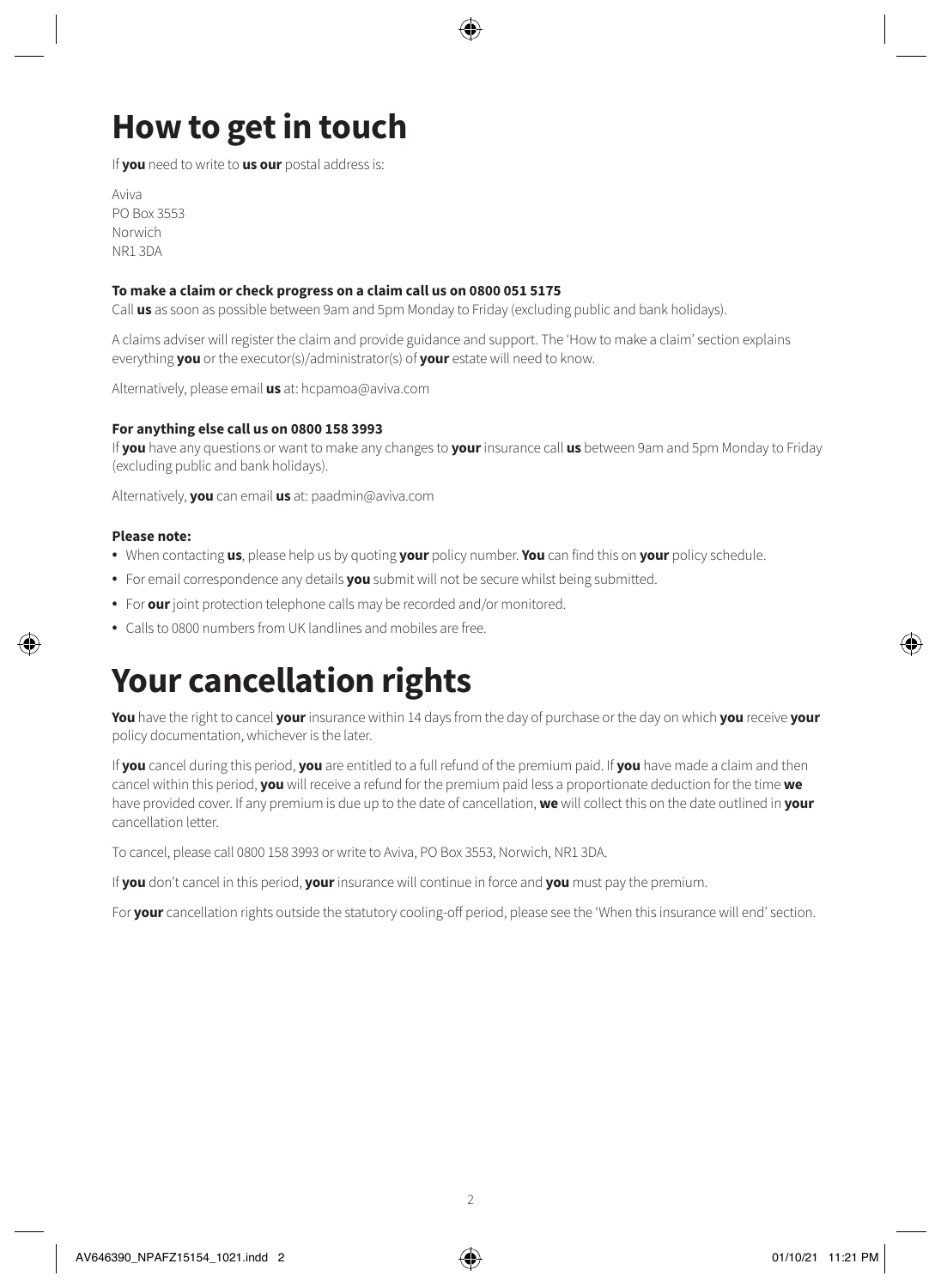# **Contents**

| How to get in touch                                               | $\overline{\mathbf{2}}$ |
|-------------------------------------------------------------------|-------------------------|
| <b>Your cancellation rights</b>                                   | 2                       |
| <b>Your Family Personal Accident Plan</b>                         | 4                       |
| • The contract of insurance                                       |                         |
| . What this insurance does and does not do                        |                         |
| What we mean by certain words                                     | 5                       |
| What are you covered for?                                         | 5                       |
| Am I eligible for this insurance?                                 | 6                       |
| • Who can I cover on my insurance?                                |                         |
| Important Notice - Information and changes we need to know about  | 7                       |
| <b>Your cover</b>                                                 | 8                       |
| • Section A - Accidental death                                    |                         |
| • Section B - Permanent bodily injury                             |                         |
| • Section C - Sensory disability                                  |                         |
| • Section D - Burns                                               |                         |
| • Section E - Breaks and Dislocations                             |                         |
| • Section F - Hospitalisation                                     |                         |
| <b>General exclusions</b>                                         | 13                      |
| How to make a claim                                               | 14                      |
| • Supporting information we may request                           |                         |
| • How the claim is paid                                           |                         |
| <b>Payment of premium</b>                                         | 14                      |
| Changes we can make to premium, cover and/or terms and conditions | 15                      |
| When this insurance will end                                      | 15                      |
| <b>Complaints procedure</b>                                       | 16                      |
| <b>General information</b>                                        |                         |
| <b>Data Protection - Privacy Notice</b>                           |                         |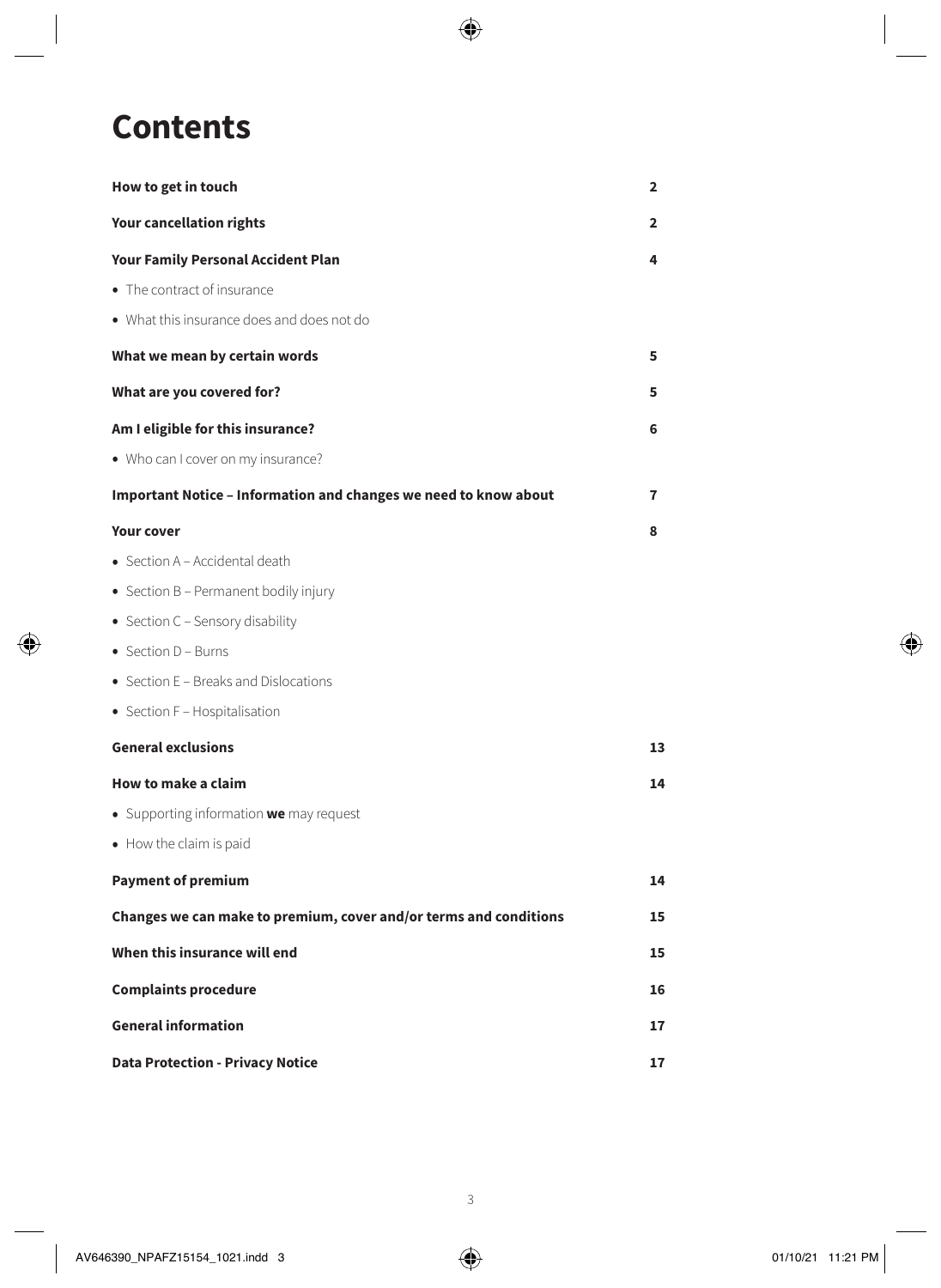# **Your Family Personal Accident Plan**

#### Thank **you** for choosing this insurance.

This is **your** policy booklet which sets out the terms of this insurance cover. It tells **you** all **you** need to know about your Family Personal Accident Plan. Details of the cover option **you** have chosen are shown in **your** current policy schedule.

Please read this policy booklet, **your** policy schedule and the table of benefits, and familiarise yourself with the cover provided by this insurance and all the terms, conditions and exclusions that apply.

Please keep them in a safe place and make sure a relative or close friend knows where to find them.

If any of the details on **your** current policy schedule are incorrect or **you** need to advise **us** of any of the changes listed in the 'Changes we need to know about' section, please contact **us** straightaway and **we** will send you new policy documents with the correct details.

### **The contract of insurance**

This policy booklet, **your** policy schedule and the table of benefits form the contract of insurance between **you** and **us**. Please read them and keep them safe.

In return for payment of **your** premium and subject to the terms, limitations and exclusions of this contract, **we** will pay the benefit shown in **your** table of benefits, which apply at the time of the **insured person's accident**.

If any insured persons do not comply with the terms and conditions of the contract of insurance **you** may not be entitled to make a claim in respect of them.

### **What this insurance does**

This insurance is here to help **you**, **your partner** or family cope financially if an **insured person** suffers an **accident** that directly results in their death, hospitalisation or certain types of injury. The amount **we** pay is shown in the table of benefits.

**We** explain what **we** mean by '**accident**' in the 'What we mean by certain words' section of this policy booklet. The details of the cover, terms and conditions and exclusions can be found in the 'Your cover' section.

This insurance pays any benefit due regardless of whether the **insured person** is covered by any other personal accident insurance.

### **What this insurance does not do**

This insurance is not a life, healthcare or income protection insurance policy.

This insurance is intended to cover an **insured person** in the event of injury or death which is a direct result of an **accident** only. It does not provide cover in the event of injury or death caused by illness or disease.

Full details of the cover, terms and conditions and exclusions can be found in the 'Your cover' section.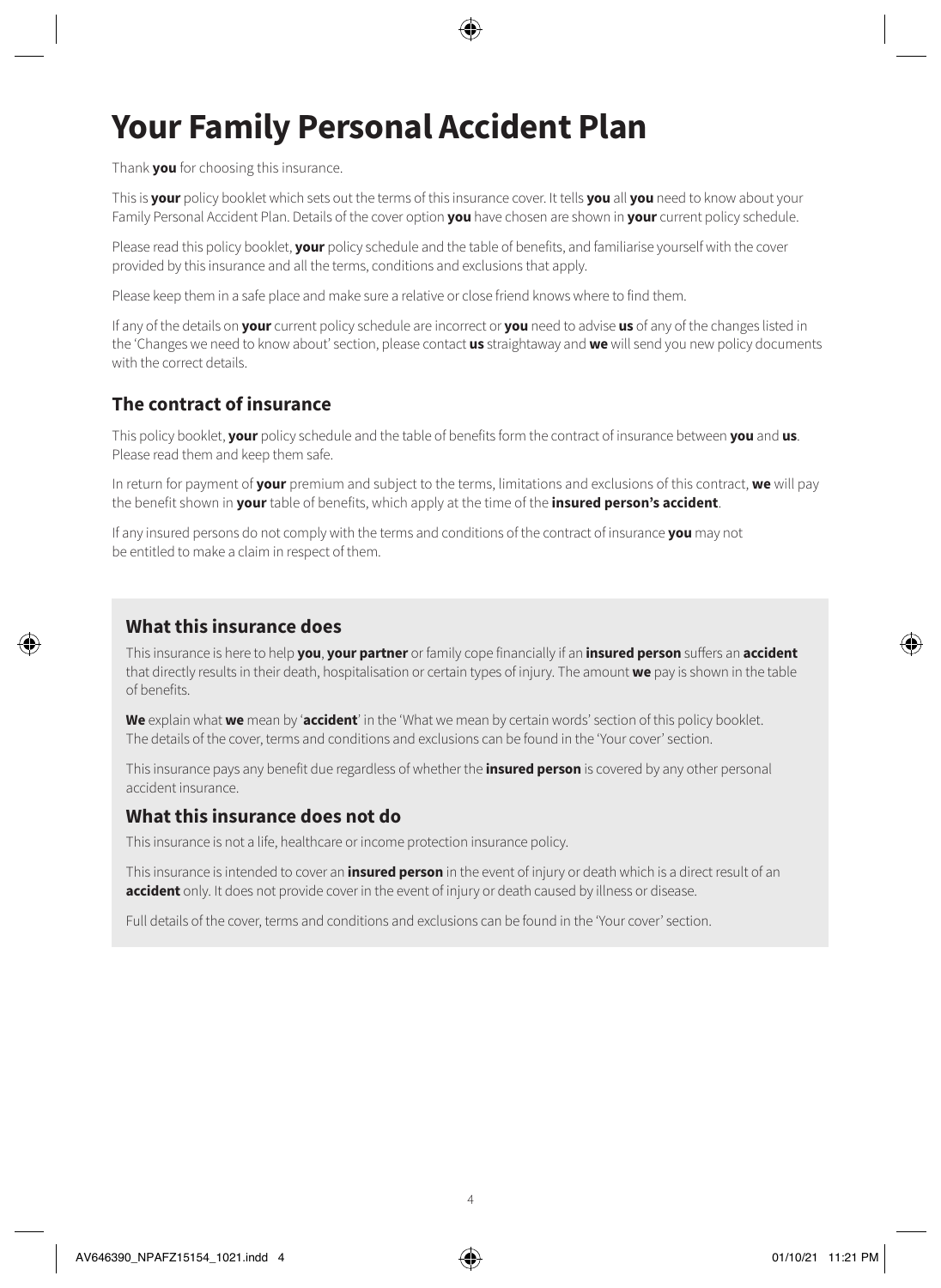# **What we mean by certain words**

Where you see the following words written in **bold** they have the following specific meanings:

| 'Accident'             | means a single, unexpected, unforeseen and unintentional incident, which is not a symptom of<br>disease or illness.                                                       |
|------------------------|---------------------------------------------------------------------------------------------------------------------------------------------------------------------------|
| 'Child' and 'children' | means your dependent:<br>$\cdot$ children:<br>· stepchildren; and<br>• legally adopted children.                                                                          |
| 'Doctor'               | means a qualified medical practitioner or specialist (other than an <b>insured person</b> or a member<br>of their family).                                                |
| 'Insured person'       | means you, your partner or your child/children if cover for partner and/or children is shown<br>on your current policy schedule.                                          |
| 'Partner'              | means your husband or wife, domestic or civil partner who lives with you at the same<br>address. This does not include any business partners or associates.               |
| 'UК'                   | means England, Scotland, Wales, Northern Ireland, the Channel Islands and the Isle of Man.                                                                                |
| 'We', 'us' and 'our'   | means Aviva Insurance Limited.                                                                                                                                            |
| 'You' and 'your'       | means the person who has been accepted by <b>us</b> for insurance, has paid or agreed to pay the<br>premiums and is named on the current policy schedule as Policyholder. |

### **What are you covered for?**

If an **insured person** suffers an **accident** which directly results in their injury or death, **we** will pay the benefit shown in the table of benefits. **We** will only pay a claim for an **accident** that happens after the start of the **insured person**'s cover.

**We** will also cover injury or death which happens as a direct result of exposure to the elements.

Please read the following examples to help **you** understand the cover this Family Personal Accident Plan provides. **We** tell **you** whether a claim would be successful or not and explain how and why **we** reached this decision.

#### **Example 1 – Accident causing permanent injury – Claim would be paid**

Whilst driving, Mr Matthews skids on ice and crashes his car. He suffers serious injuries and permanently lost full use of both legs.

After confirming that his injuries were a direct result of the accident and none of the cover exclusions applied, the claim would be paid.

#### **Example 2 – Illness causing an accident – Claim would be paid**

Whilst driving, Mr Patel suffers a stroke and crashes his car resulting in serious permanent injury to his legs.

After confirming that injury to his legs was not caused by the stroke and none of the cover exclusions applied, the claim would be paid.

#### **Example 3 – Injury due to illness – Claim would not be paid**

Whilst driving, Mrs Brown suffers a stroke and crashes her car. She suffers cuts and bruises as a direct result of the crash, but is left paralysed down the right side of her body due to the stroke.

As Mrs Brown's paralysis was caused by her stroke and not as a direct result of the car crash, the claim would not be paid.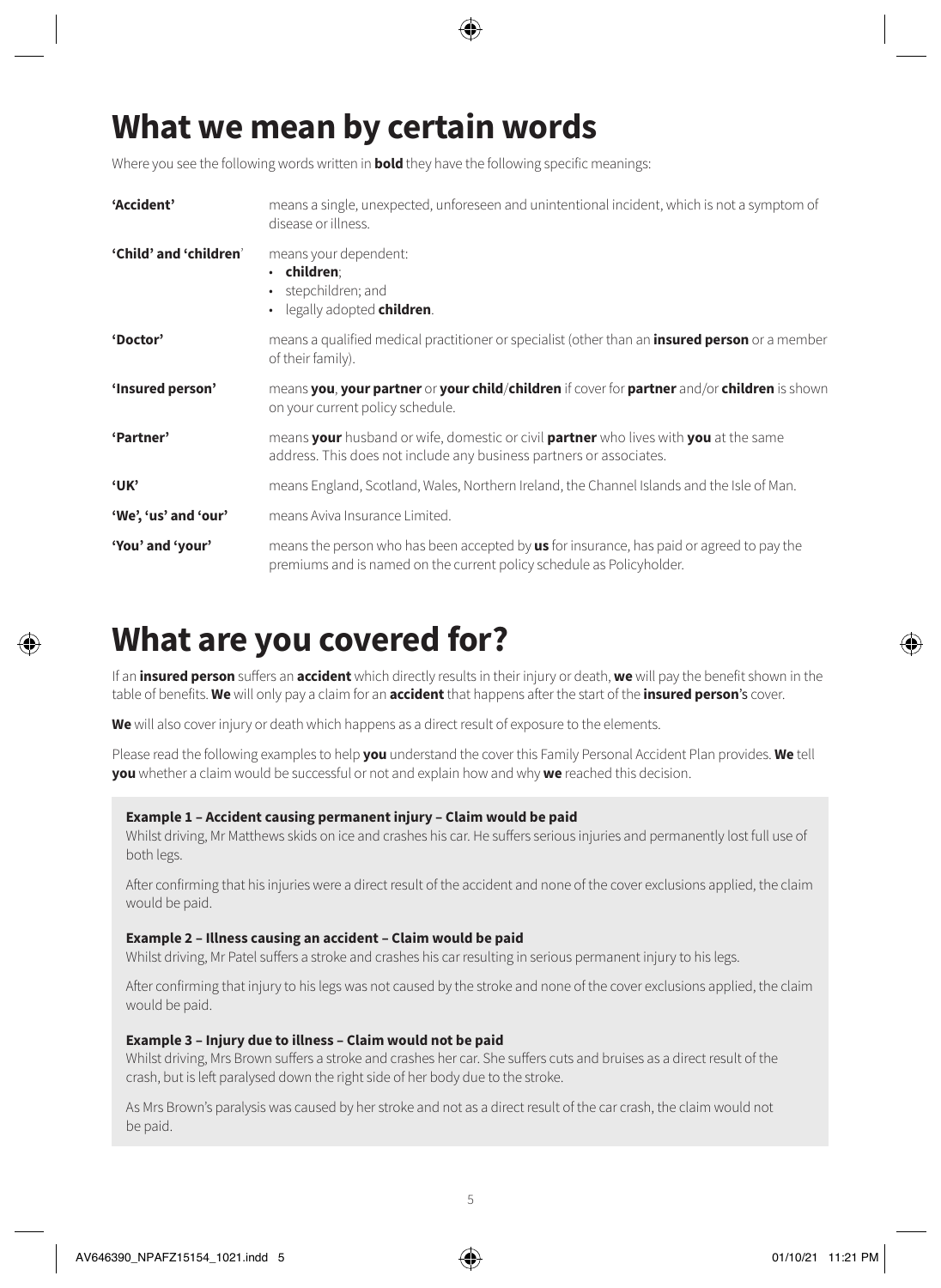# **Am I eligible for this insurance?**

**You** must make sure **you** can answer 'yes' to all of the following statements at the start of and throughout the period of **your** insurance.

If **you** answer 'no' to any of the following statements **you** must contact us straightaway as **you** are not eligible for this insurance and **you** will not be entitled to make a claim.

- I am aged 18 years or over and under 85 years old.
- My main private residence is in the **UK**.

### **Who can I cover on my insurance?**

**You** can choose to add **your partner** and/or **children** to **your** insurance so they can also receive cover (as long as they are eligible and **you** pay the extra premium). The following sections explain what is required for them to be eligible.

#### **Your partner**

For **your partner** to be eligible for this insurance, entitling **you** to make a claim in respect of them, **you** must make sure **you** can answer 'yes' to the following statements at the time they are added to **your** insurance and throughout the period of **your** insurance.

If **you** answer 'no' to any of the following statements **you** must contact **us** straightaway as they are not eligible for this insurance and **you** will not be entitled to make a claim.

- **Your partner** is aged 18 years or over and under 85 years old.
- **Your partner** lives with **you**.

#### **Your child/children**

For **your child** to be eligible for this insurance, entitling **you** to make a claim in respect of them, **you** must make sure **you** can answer 'yes' to all of the following at the time they are added to **your** insurance and throughout the period of **your** insurance.

If you answer 'no' to any of the following statements you must contact us straightaway as your child is not eligible for this insurance and **you** will not be entitled to make a claim.

- **Your** child is aged 6 months or over and under 24 years old.
- **Your** child lives with **you** or their other parent (**we** include **children** studying away from home who normally live with a parent outside term-time.)
- **Your child's** main private residence is in the **UK**.

#### **Please note: your child is not eligible for this insurance if they are married or in a civil partnership.**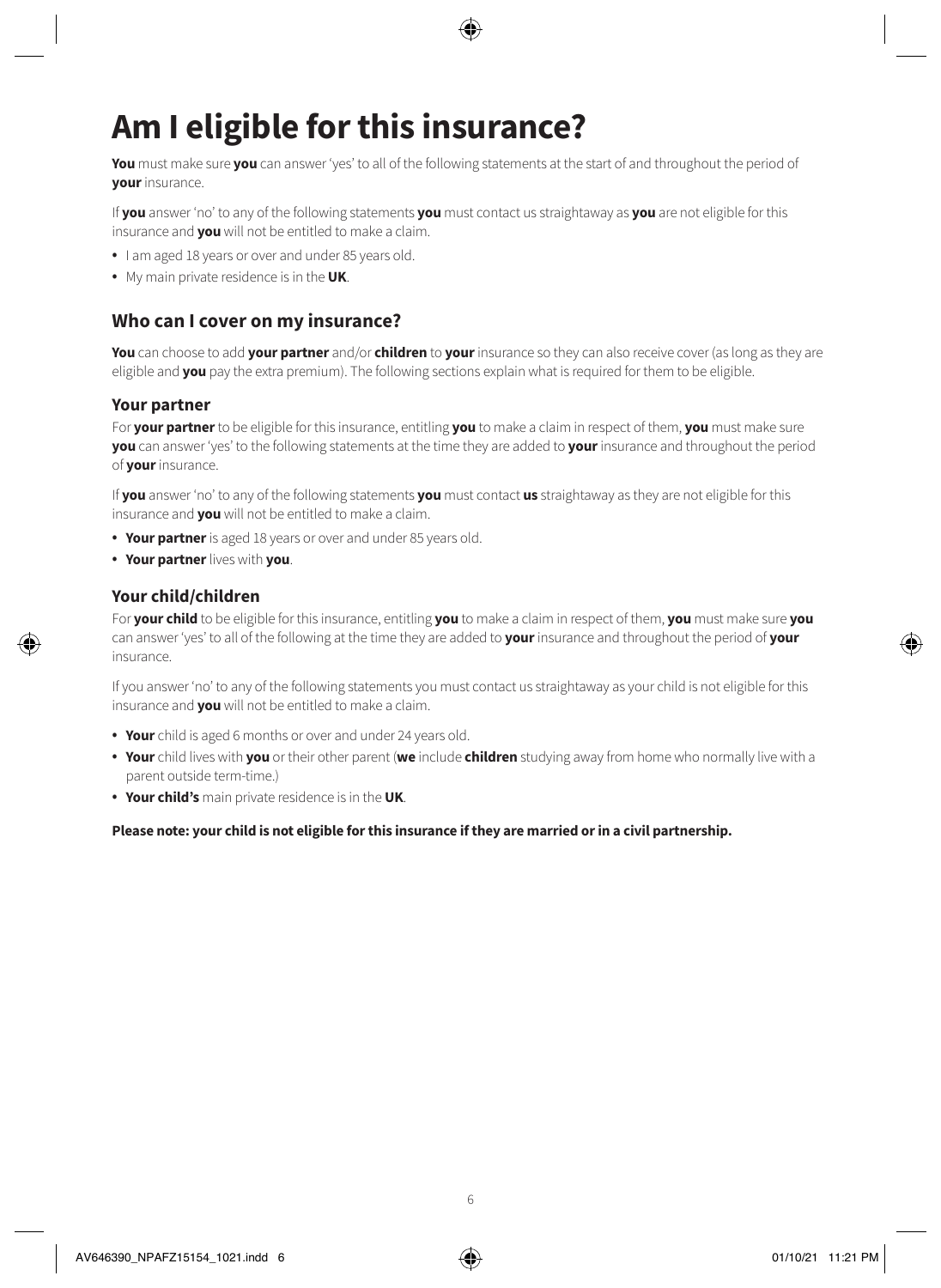# **Important Notice – Information and changes we need to know about**

**You** must take reasonable care to provide complete and accurate answers to the questions **we** ask when **you** take out and make changes to **your** policy. Please read any assumptions carefully and confirm if they apply to **your** circumstances.

Keeping **your** details up to date is really important.

**We** need to be told whenever any of the following occur:

- Any information on **your** current policy schedule changes.
- **You** want to add or remove a **partner** or **child** to/from **your** insurance.
- **Your** or **your child's** main private residence is no longer in the **UK**.
- **You** or **your partner** reaches age 85.
- **Your partner** no longer lives with **you**.
- **Your child** or any of your **children**:
	- get married or enter into a civil partnership;
	- reach age 24; or
	- no longer live with **you** or their other parent.
- An **insured person** dies.

When **you** inform **us** of a change, **we** will tell **you** if this affects **your** policy, for example whether the change will result in revised terms and/or premium being applied to **your** policy.

If **you** fail to provide complete and accurate information **we** may:

- cancel **your** insurance (please see the 'When this insurance will end' section for more information);
- refuse to pay any claim; or
- not pay any claim in full or the extent of the cover may be affected.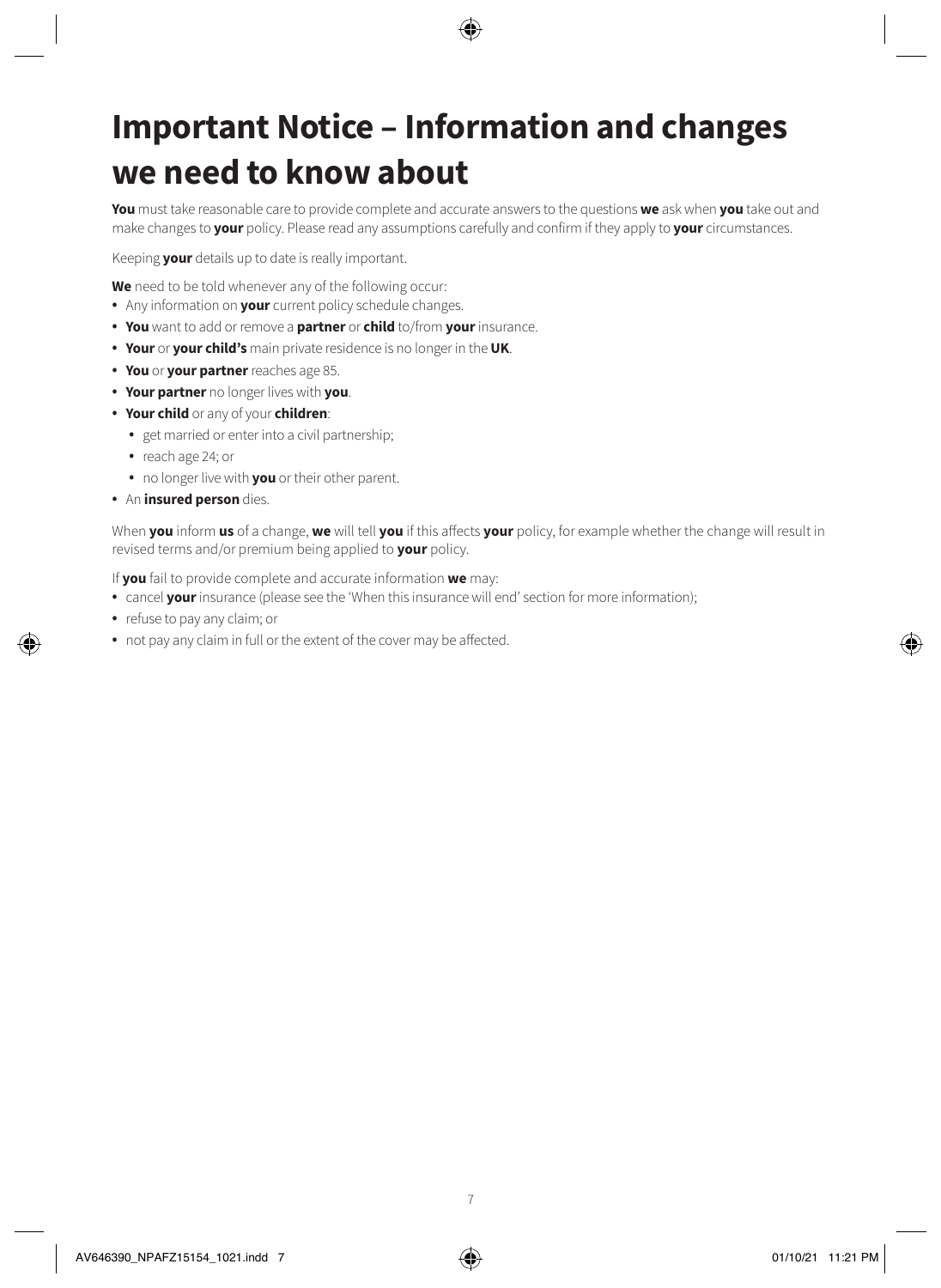# **Your cover**

This insurance provides the cover set out below and, following an **accident**, **we** will pay the benefit shown in the table of benefits. To help **you** understand what **we** mean by an '**accident**' please refer to the 'What we mean by certain words' section earlier in this policy booklet.

**Please note that for some sections, cover and benefits for children are reduced or do not apply. Please see the table of benefits for more information.**

### **Section A – Accidental death**

**Important note:** This is not a life insurance policy. This section provides cover for accidental death only. It does not provide cover for death caused by illness or disease.

**We** will pay the benefit shown in the table of benefits if, as a direct result of an **accident** and independently of any other cause, an **insured person** dies within 24 months of the **accident**.

#### **Disappearance**

If an **insured person** disappears and, after looking at all available evidence in respect of their disappearance, **we** are satisfied that their disappearance can be presumed to be due to their death as the direct result of an **accident**, **we** will pay the benefit shown in the table of benefits.

#### **Claim payment limitations – section A**

Cover under this section is different in respect of **children**. Please refer to the table of benefits for the amount of benefit paid for a claim relating to a **child**.

### **Section B – Permanent bodily injury**

#### **1. Amputation or loss of use - arms and/or legs**

#### **Amputation**

**We** will pay the benefit shown in the table of benefits if an **insured person** suffers an **accident** which directly results in amputation of:

- an arm (this means amputation at or above the wrist); or
- a leg (this means amputation at or above the ankle).

**We** will cover amputation whether this occurs:

- at the time of the **accident**; or
- within 24 months of the date of the **accident** and only where it is medically necessary as a direct result of the **accident**.

#### **Loss of use**

If an **insured person** suffers an **accident** which directly results in a significant degree of permanent loss of use of the arm(s) and/or the leg(s) excluding thumbs, fingers or toes, **we** will pay a percentage of the benefit shown in the table of benefits depending on the extent of loss of use that a **doctor** confirms the **insured person** has suffered.

- Where the loss of use caused directly by the **accident** is less than 20% **we** will not pay any benefit.
- Where the loss of use caused directly by the **accident** is 20% or more and under 70% **we** will pay a percentage of the full benefit shown in the table of benefits equal to the percentage of loss that a **doctor** confirms is as a direct result of the **accident**. Please see the example below.
- Where the loss of use caused directly by the **accident** is 70% or more, the benefit shown in the table of benefits will be paid in full.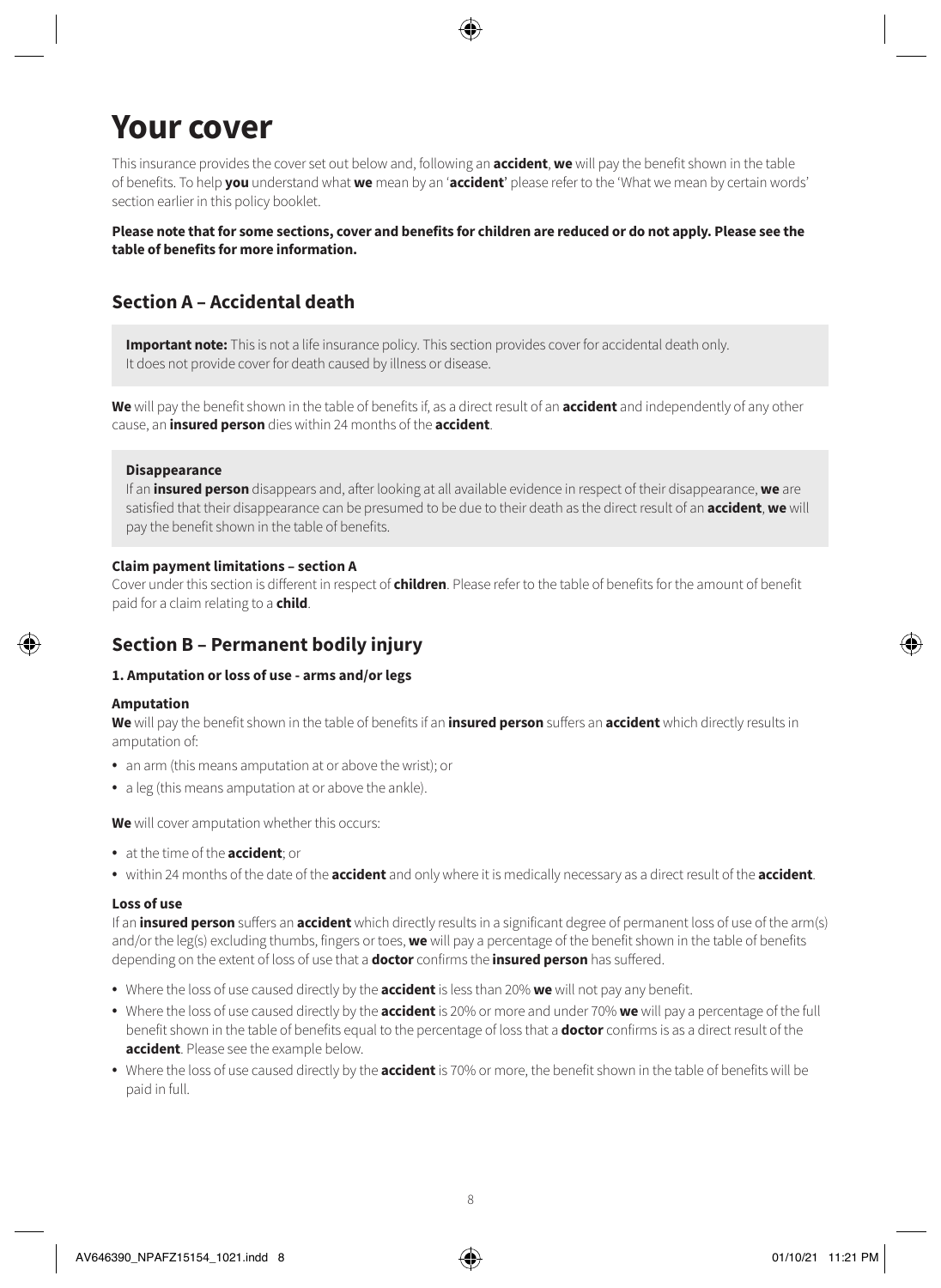#### **Example – Accident causing 50% loss of use to arm – Claim would be paid**

A fall down the stairs leaves Mr Smith with permanent damage to his shoulder. He can still use his arm, but has restricted movement and strength in it. A medical report confirms that Mr Smith has lost 50% of the use of his arm. Therefore 50% of the full benefit shown in the table of benefits for loss of use of the entire arm would be paid.

For multiple injuries sustained during the same **accident we** will calculate the benefit payable for each arm or leg separately.

In all cases the loss of use must be confirmed, by a **doctor**, as permanent within 24 months of the date of the **accident**.

#### **2. Amputation or loss of use – thumbs, fingers and/or toes**

#### **Amputation**

**We** will pay the benefit shown in the table of benefits for each thumb, finger or toe if an **insured person** suffers an **accident** which directly results in amputation of an entire thumb, finger and/or toe.

**We** will cover amputation whether this occurs:

- at the time of the **accident**; or
- within 24 months of the date of the **accident** and only where it is medically necessary as a direct result of the **accident**.

#### **Loss of use**

If an **insured person** suffers an **accident** which directly results in the total and permanent loss of use of an entire thumb, finger and/or toe, **we** will pay the benefit shown in the table of benefits for each thumb, finger or toe.

**We** will not pay any benefit for any partial loss of use of a thumb, finger and/or toe.

In all cases the loss of use must be confirmed, by a **doctor**, as permanent within 24 months of the date of the **accident**.

#### **3. Other permanent injury**

#### **Please note:**

- **• this section only applies in respect of permanent injuries that are not covered elsewhere under this insurance;**
- **• we will only pay this benefit where the insured person is under the State Pension age at the time of the accident;**
- **• there is no cover for children under this section.**

If an **insured person** suffers an **accident** which directly results in permanent injury that is not covered elsewhere under this insurance and this entirely prevents them from following any occupation suited to their education, experience and capability, **we** will pay the benefit shown in the table of benefits for other permanent injury.

In all cases the injury must be confirmed, by a **doctor**, as permanent within 24 months of the date of the **accident**.

#### **Claim payment limitations – section B**

#### **For any one accident:**

- Cover for any one limb is limited to the payment of one benefit from items 1 or 2 in this section, depending on the injury sustained.
- Where **we** pay a claim under item 3. Other permanent injury, **we** will not pay any claim under items 1 or 2.

#### **For the lifetime of this insurance:**

The most **we** will pay for any one limb is the amount shown in the table of benefits for loss of arms and/or legs, regardless of the number or type of claims made.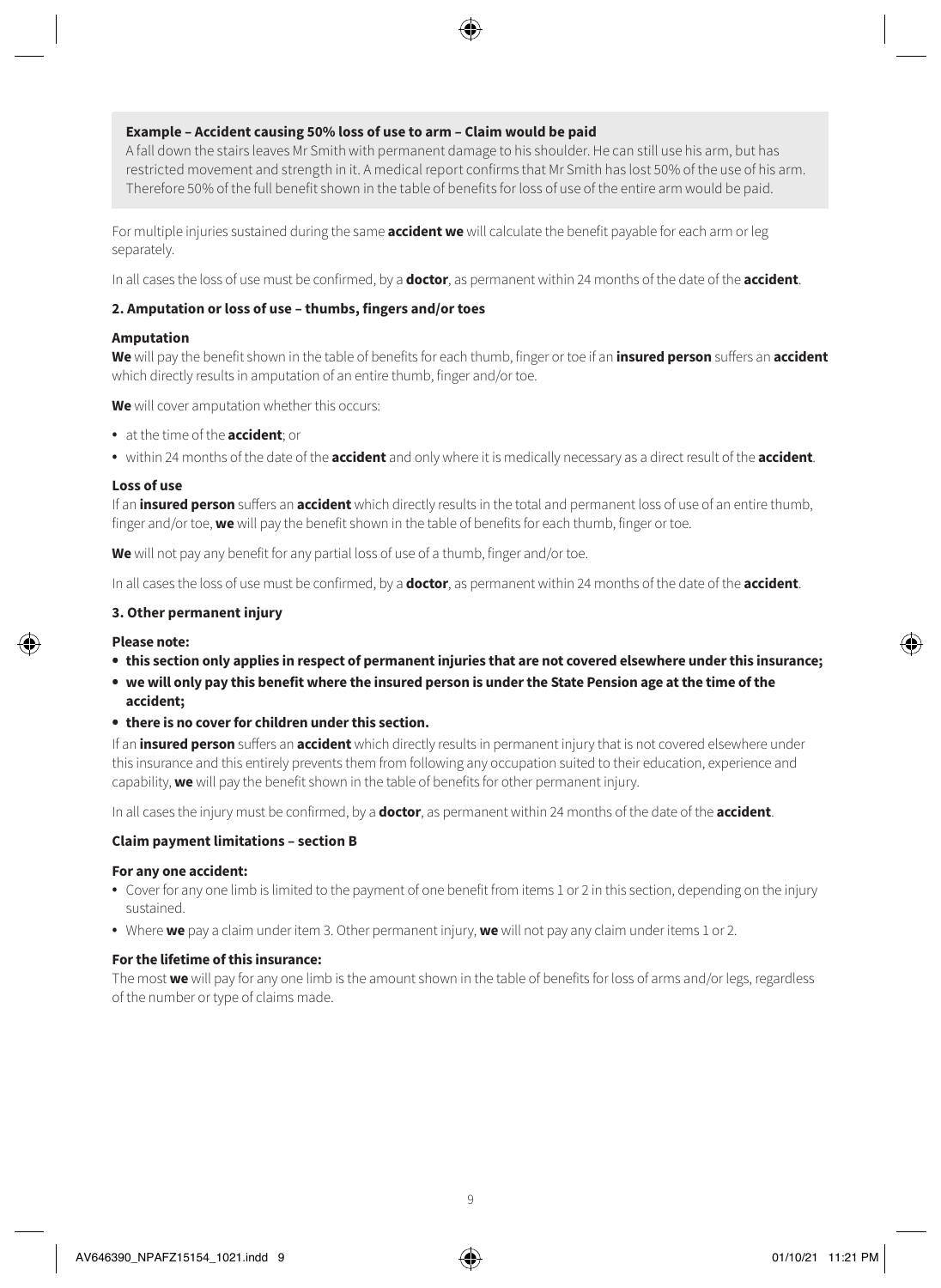### **Section C – Sensory disability**

#### **1. Loss of sight**

**We** will pay the benefit shown in the table of benefits if an **insured person** suffers an **accident** which directly results in the permanent loss of sight in one or both eyes.

- For loss of sight in one eye an ophthalmologist must confirm that the degree of sight remaining after correction is 3/60 or less on the Snellen scale.
- For loss of sight in both eyes an ophthalmologist must confirm that the degree of loss of sight means that the **insured person** is eligible to register as severely sight impaired (blind).

In all cases the loss of sight must be confirmed, by a **doctor**, as permanent within 24 months of the date of the **accident**.

#### **The Snellen scale**

The Snellen scale is the most commonly used method of measuring sight and is accepted as an industry standard. A reading of 3/60 on the Snellen scale means that someone can only see at 3 metres what a person with standard vision can see at 60 metres.

#### **2. Loss of hearing**

**We** will pay the benefit shown in the table of benefits if an **insured person** suffers an **accident** which directly results in the permanent loss of hearing in one or both ears.

An audiologist must confirm that the loss of hearing equates to greater than 95 decibels across all frequencies using a pure tone audiogram.

In all cases the loss of hearing must be confirmed, by a **doctor**, as permanent within 24 months of the date of the **accident**.

#### **Pure tone audiogram**

A pure tone audiogram is used to measure hearing loss; 95 decibels means for example, someone might not be able to hear an underground train coming into the station whilst standing on the platform.

#### **3. Loss of speech**

**We** will pay the benefit shown in the table of benefits if an **insured person** suffers an **accident** which directly results in the permanent and total loss of speech which is confirmed, by a **doctor**, as permanent within 24 months of the date of the **accident**.

#### **Claim payment limitations – section C**

If **we** make a payment for loss of sight in one eye or hearing in one ear, all cover for that eye or ear will end.

### **Section D – Burns**

#### **External burns**

**We** will pay the benefits shown in the table of benefits if an **insured person** suffers an **accident** which directly results in a full thickness (third degree) burn – this is where damage extends through all layers of the skin.

The amount of benefit **you** will receive depends on whether the burns cover:

- 9% or more; or
- less than 9%,
- of the **insured person**'s body.

**We** base **our** calculation on a method known as the 'rule of nines' which is normally used by medical professionals to work out what percentage of the body has been affected by a burn. **We** will ask **your doctor** to provide **us** with this information.

#### **What is not covered – Section D**

**We** will not pay any claim for internal burns.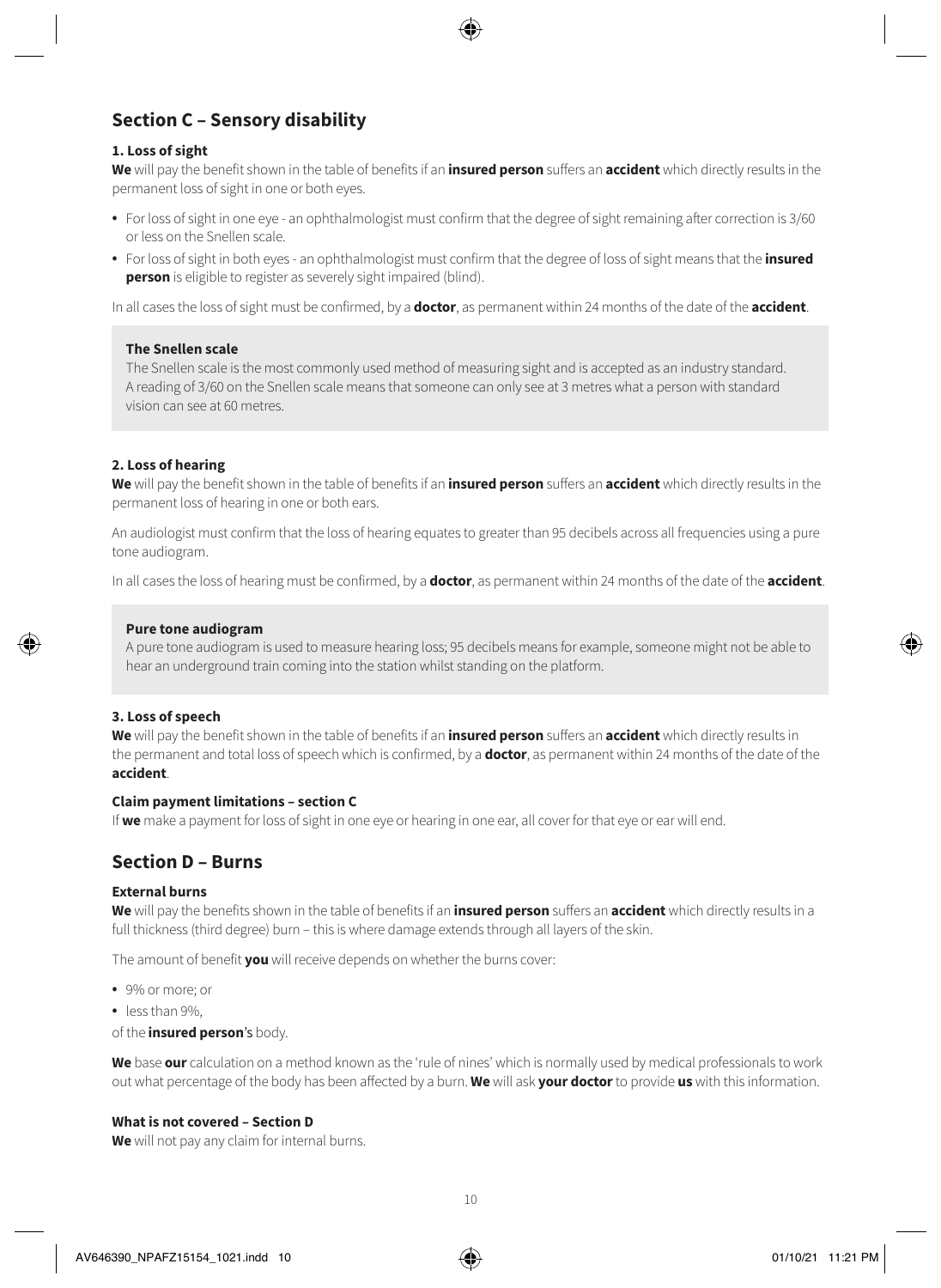### **Section E – Breaks and Dislocations**

#### **Please note there is no cover for children under this section.**

#### **1. Broken Bones (fractures)**

#### **What is a fracture?**

A fracture is the medical term for a broken bone. **We** will only pay for fractures that have been confirmed by a **doctor**.

**We** will pay the benefit shown in the table of benefits if an **insured person** suffers an **accident** which directly results in a fracture of a bone.

The amount of benefit **you** receive depends on which category of bone **you** fracture; please see the table of benefits for more information.

If **you** break more than one bone in an **accident**, **we** will pay a benefit for each broken bone. However, where a bone is broken in multiple places, **we** will only pay the benefit for that bone once. Individual bones forming part of the hand, foot, leg, rib cage or spine will be treated as one bone.

#### **2. Dislocations**

**We** will pay the benefit shown in the table of benefits if an **insured person** suffers an **accident** which directly results in the dislocation of one of the joints listed in the table of benefits and needs to be put back in place by a **doctor**.

The amount of benefit **you** receive depends on which category of joint **you** dislocate; please see **your** table of benefits for more information.

#### **3. Physiotherapy**

If **we** accept a claim under Section E of this policy, **we** will also make a payment for physiotherapy which is considered medically necessary by a **doctor** to assist the **insured person** in recovering from their injuries. The amount of benefit **we** will pay is shown in the table of benefits.

#### **Claim payment limitations – Section E**

#### **For any one accident:**

- if an individual bone suffers multiple fractures, the maximum **we** will pay is one benefit for that bone;
- where **we** have paid a claim for an accidental injury to a limb under 'Section B Permanent bodily injury' **we** will not consider a claim for the same limb under 'Section E – Breaks and dislocations'
- in the event of multiple fractures to a hand, foot, ankle, wrist, arm or leg or fractures involving the rib cage, spine or skull, the maximum amount **we** will pay is one fracture benefit regardless of the number of individual bones affected.

#### **For the lifetime of this insurance:**

• where **we** have paid a claim for the dislocation of a joint, **we** will not pay any further benefit for dislocation of that joint.

#### **What is not covered – Section E**

**We** will not pay any claim for a fracture in an area where a medical condition has caused weakening of the bone and this condition was diagnosed or awaiting diagnosis by a **doctor** at the start date of **your** insurance.

If **we** pay a claim for a fracture where a medical condition that causes weakening of the bone is diagnosed;

- (a) after the start date of **your** insurance but before the date of any fracture; or
- (b) following treatment of a fracture, no further cover will be provided for this **insured person** in respect of the fracture benefit.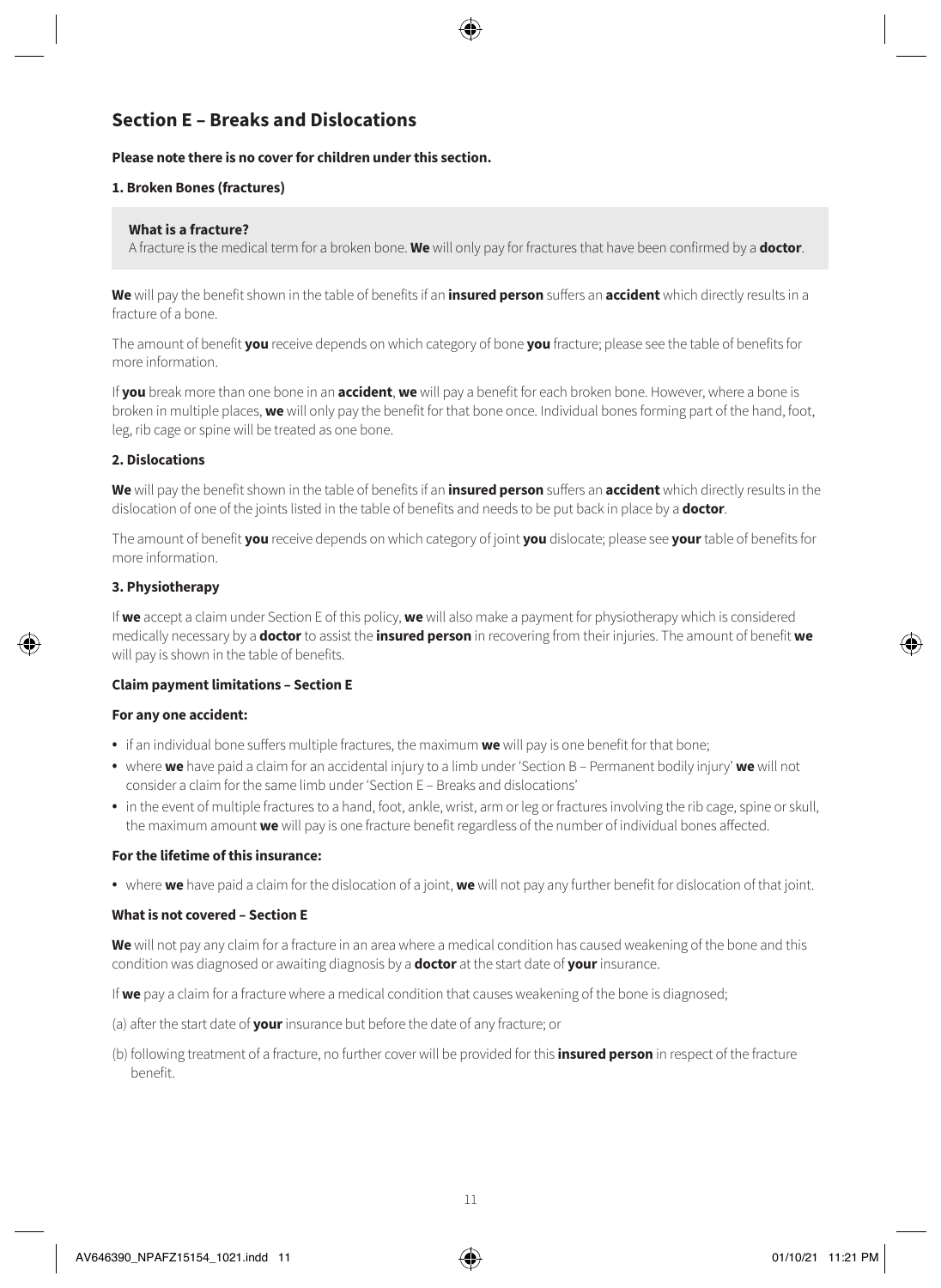### **Section F – Hospitalisation**

If an **insured person** is hospitalised as an in-patient for 48 hours or more as a direct result of an **accident**, **we** will pay the benefit shown in the table of benefits for each 24 hour period they are hospitalised.

#### **Claim payment limitations – Section F**

This section is limited to a maximum of 100 days benefit for each **insured person** during the lifetime of this insurance, regardless of the number of claims made.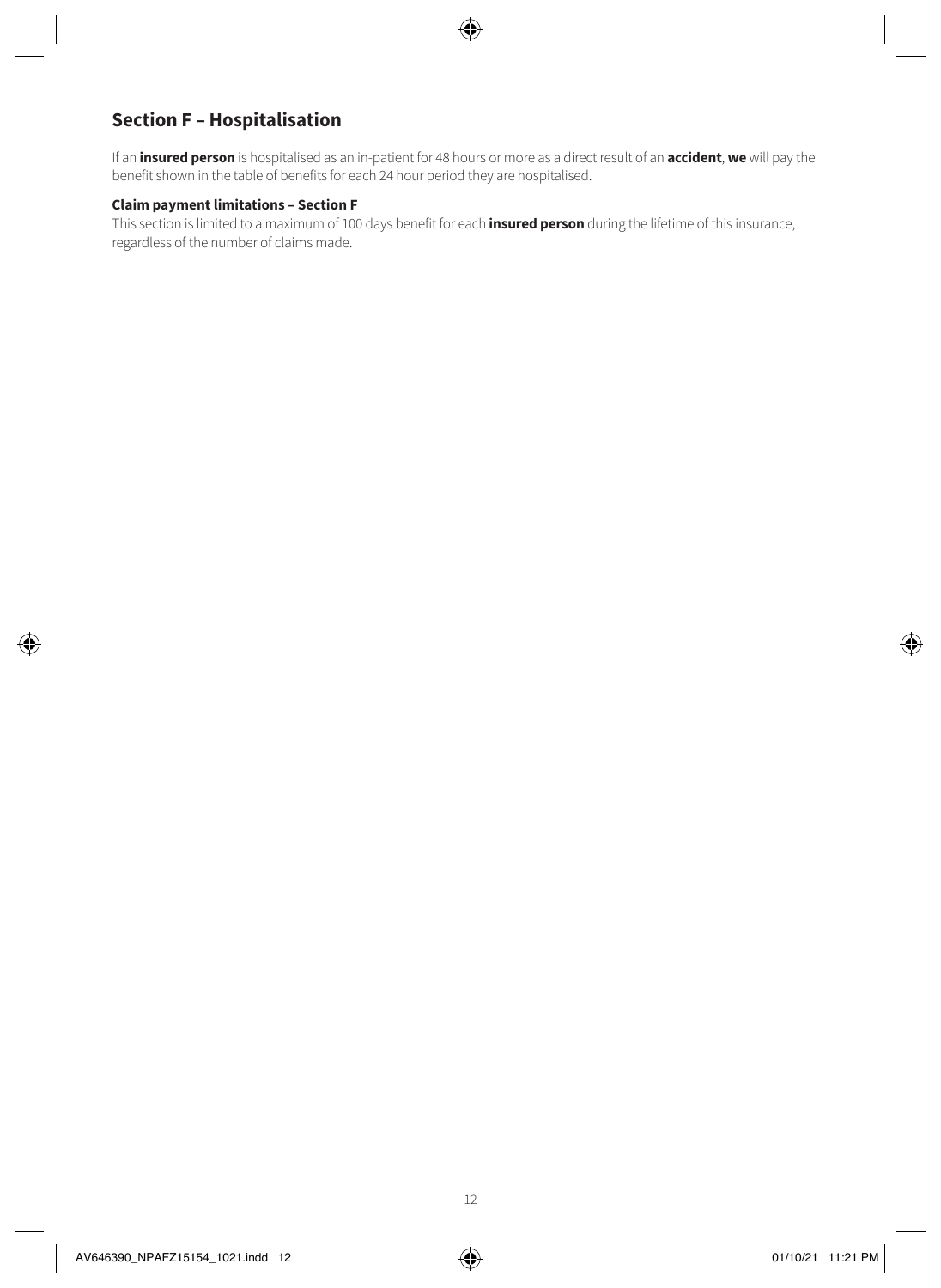# **General exclusions**

#### **These apply to all sections of the policy booklet.**

- 1. **We** will not pay any claim caused by:
	- illness or disease unless this is a direct result of the **accident**;
	- known side effects where medicines are taken correctly under medical supervision or guidance;
	- medicines taken incorrectly:
	- medicines for treating drug addiction;
	- known risks associated with a medical or surgical procedure;
	- a gradual loss of use or function which is not a direct result of an **accident**.
- 2. **We** will not pay any claim resulting from an **insured person's**:
	- suicide, attempted suicide or deliberate self-inflicted injury;
	- reckless and deliberate exposure to known danger (except in an attempt to save human life);
	- use of drugs;
	- consumption of alcohol to an extent that they suffer mental or physical impairment, which is the principal cause of the **accident**, or results in them doing something uncharacteristically reckless or dangerous;
	- participation in or acting as an accessory to any crime or attempted crime;
	- participation in, practice or training for any sport as a professional sportsperson.
- 3. **We** will not pay any claim resulting from the **insured person** being in control of a motor vehicle and:
	- acting in a dangerous or reckless manner; or
	- drink or drug driving.
- 4. **We** will not pay any claim for hospitalisation in a psychiatric ward, nursing, convalescent or residential care home, rehabilitation centre, or any establishment used primarily for the treatment of alcohol or drug addiction; or any similar wards/units within a hospital which provide any of these services.
- 5. If **your** claim is in any way dishonest or exaggerated **we** will not pay any benefit under this insurance or return any premium to **you** and **we** may cancel the insurance immediately and backdate the cancellation to the date of the fraudulent claim. **You** will have to return any benefits already paid in relation to the claim. **We** may also take legal action against **you**.
- 6. **We** will not pay for any consequence whatsoever which is the direct or indirect result of any of the following, or anything connected with any of the following, whether or not such consequence has been contributed to by any other cause or event:
	- (a) war, invasion, act of foreign enemy, hostilities or a warlike operation or operations (whether war be declared or not), civil war, rebellion, revolution, insurrection, civil commotion assuming the proportions of or amounting to an uprising, military or usurped power.
	- (b) any action taken in controlling, preventing, suppressing, or in any way relating to, (a) above.
- 7. **We** will not pay for any claim directly or indirectly caused by ionising radiation or radioactive contamination from nuclear waste or the radioactive, toxic, explosive or other dangerous properties of explosive nuclear equipment.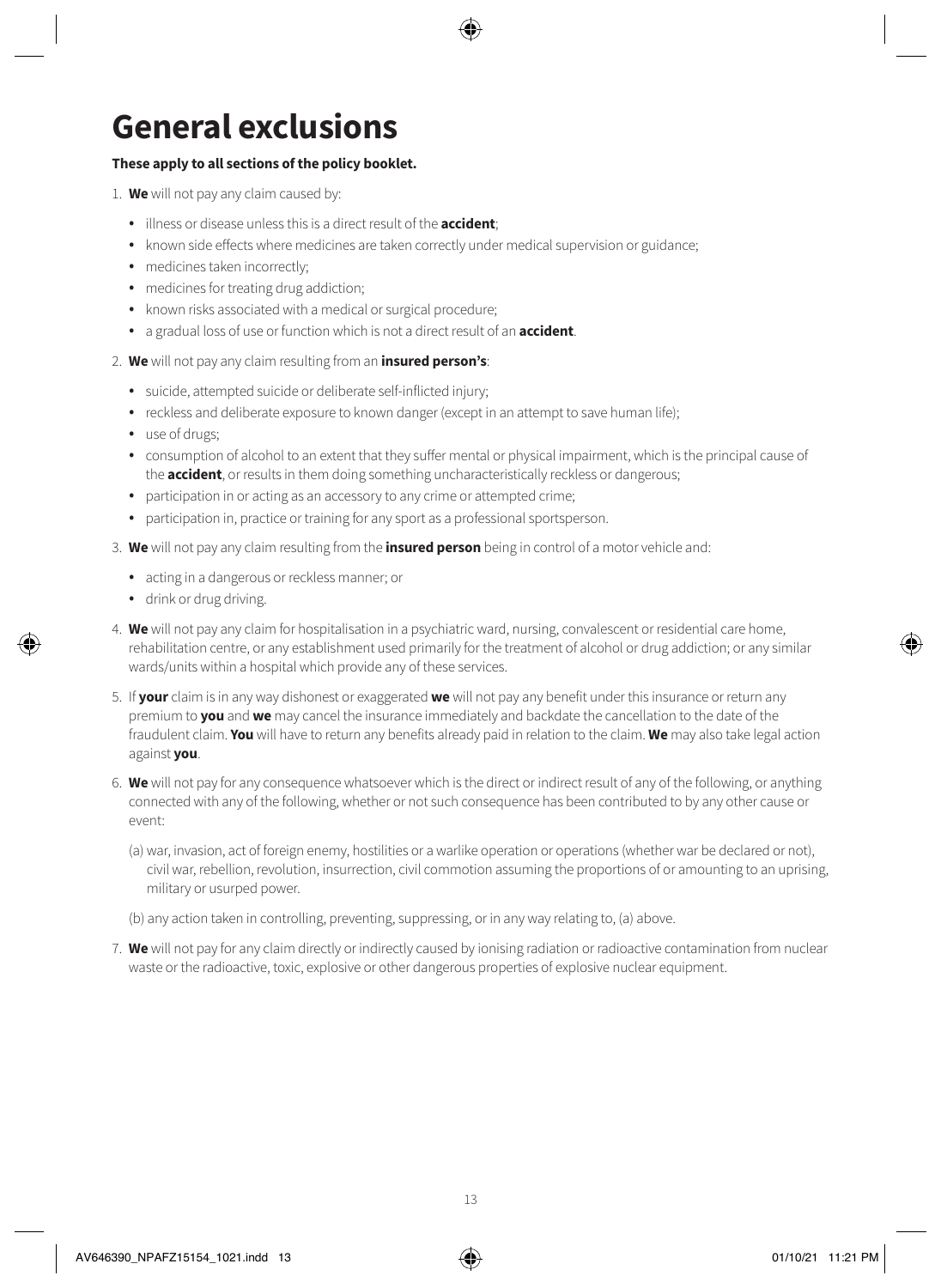# **How to make a claim**

It is important to register the claim as soon as possible by calling 0800 051 5175 between 9am and 5pm Monday to Friday (excluding public and bank holidays). Please quote the policy number.

- **We** may send out a claim form which needs to be completed and returned to **us**.
- **We** may also ask for a signed Form of Consent to enable **us**, where applicable, to contact the **insured person's doctor** and any hospital which is treating or may have treated the **insured person**.
- Depending on the circumstances of the **accident we** may also ask for additional information, for example if the injury occurred at work **we** will ask for the **insured person's** employment details (name and address and payroll number), or if the injury was sustained as a direct result of a crime **we** will ask for details of the investigating officer.

#### **Supporting information we may request**

As well as approaching healthcare and/or other professionals at **our** own cost, **we** may request further information or evidence to help **us** assess and/or validate the claim. If this is required, **we** may ask the claimant to provide this at their own cost.

The type of information and evidence **we** need will depend on the circumstances of the claim. In all cases **we** will only ask for information which is relevant to the claim, the treatment an **insured person** received or their previous medical history.

For claims under 'Section A – Accidental death', if the claim is accepted, the claimant must pay for the Grant of Probate or Letters of Administration to prove entitlement to receive the funds.

For claims under 'Section F – Hospitalisation' **you** will need to provide a document from the hospital or **doctor** confirming the hospital admission and discharge dates and the treatment received.

For all claims, if **we** do not receive all the information or evidence **we** need or if what is provided does not support **your** claim, **we** will not be able to make a decision about paying the benefit.

#### **How the claim is paid**

Claim benefit payments will be made directly to the **insured person** in respect of whom the claim is being made, unless the **insured person** is aged under 16, in which case payments will normally be made to **you**.

Where relevant, **we** will make claim benefit payments direct to the executor(s)/administrator(s) of the **insured person's** estate. **We** will ask for Grant of Probate or Letters of Administration to confirm entitlement to receive the payment before releasing the funds. Please see "Supporting information we may request" above.

This means the policyholder will not automatically receive the claim benefit payment in respect of their **partner** or **child**.

# **Payment of premium**

The policy premium is payable monthly and the amount is shown on **your** current policy schedule. It is due on (or within 3 working days of) the first premium due date, as advised to **you** in **your** 'Confirmation of your Direct Debit instructions' document, and then on **your** chosen collection date each following month thereafter. If **you** do not pay the first premium, this insurance policy will not be valid.

Cover begins on the effective date shown on **your** current policy schedule, and **your** monthly period will continue for each full month thereafter. For example; if **your** effective date is 10th March, each monthly period will start on the 10th of the month and run until the 9th of the following month.

If **you** fail to pay any premium on the date it is due or, if applicable, when requested on a later date, cover will not be in force from the end of the last period for which **you** have paid. Following notification to **you** in the event of continued non-payment, **your** cover will not resume, and **your** policy will be cancelled. If the unpaid premium is paid when requested by **us**, cover will continue as if it had been paid on the due date.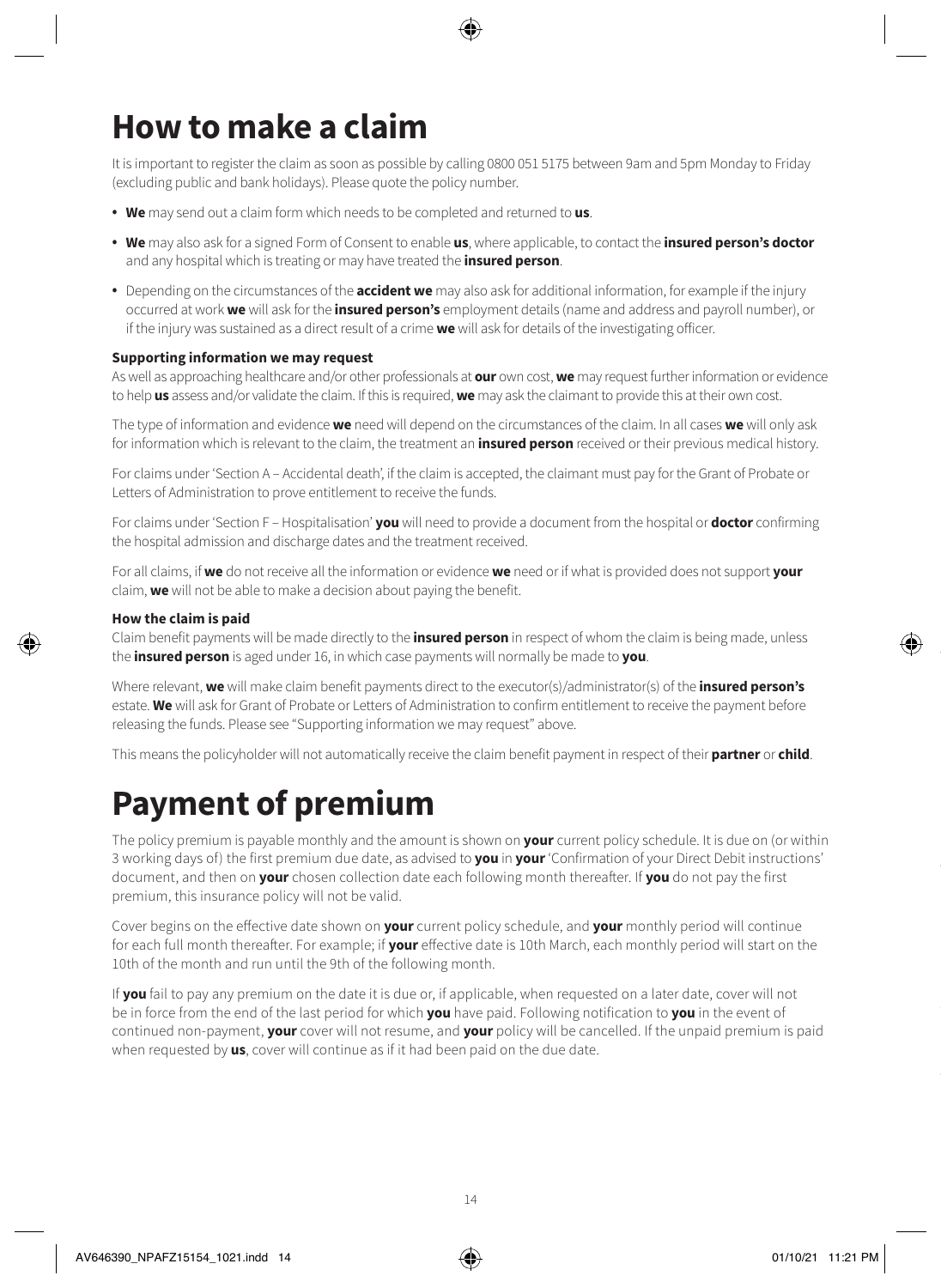# **Changes we can make to premium, cover and/or terms and conditions**

- 1. **We** can, after taking a fair and reasonable view, make changes to **your** premium, policy cover and/or terms and conditions of insurance to reflect changes in:
	- **our** expectation of the future cost of providing cover;
	- **our** expectation of the future costs of administering **your** insurance.

These changes will be notified to **you** in writing at least 45 days before they become effective. Premiums and/or policy cover may go up or down but **we** will not recoup past losses. If any change is made **we** will not make another for at least 12 months.

2. Additionally, **we** can, at any time and after taking a fair and reasonable view, make changes to:

- **your** premium, cover and/or terms and conditions of insurance to reflect changes (affecting **us** or **your** insurance) in the law or regulation or the interpretation of law or regulation, or changes in taxation;
- **your** cover and/or terms and conditions of insurance to reflect decisions or recommendations of an Ombudsman, regulator or similar person, or any code of practice, with which **we** intend to comply;
- **your** cover and/or terms and conditions of insurance in order to rectify any mistakes that may be discovered or to make **your** insurance clearer and fairer to **you**.

These changes (together with the reasons for such changes) will be notified to **you** in writing at least 45 days in advance and there is no minimum period between changes.

Please note that **you** have the right to cancel **your** insurance at any time by contacting **us**. The 'How to get in touch' section at the beginning of this policy booklet tells **you** how.

# **When this insurance will end**

The cover provided by this insurance will end immediately in relation to all **insured persons** if any of the following happen:

- **you** reach 85 years of age;
- **your** main private residence is no longer in the **UK**; or
- **you** die.

If **your** insurance ends for any of the reasons above **you** will be entitled to a refund of the premium paid less a proportionate deduction for the time for which **you** have been covered. If any premium is due up to the date of cancellation, **we** will collect this on the date outlined in **your** cancellation letter.

#### **Your right to cancel**

Following the expiry of **your** 14 day statutory cooling-off period, **you** continue to have the right to cancel **your** policy at any time. If **you** wish to cancel please call **us** on 0800 158 3993, email **us** at paadmin@aviva.com or write to Aviva, PO Box 3553, Norwich, NR1 3DA. **You** will receive a refund for any advance premium paid less a proportionate deduction for the time **we**  have provided cover. If any insurance premium is due up to the date of cancellation **we** will collect this on the date outlined in **your** cancellation letter.

#### **Our right to cancel**

**We** (or any agent **we** appoint and who acts with **our** specific authority) may cancel this policy where there is a valid reason for doing so, by sending written notice to **your** last known postal and/or e-mail address setting out the reason for cancellation.

Valid reasons include but are not limited to where:

• **our** investigations provide evidence of fraud or **you** have failed to give **us** complete and accurate information. In which case, **we** may cancel the policy immediately and backdate the cancellation to the date of the fraud or when **you** provided **us** with incomplete information.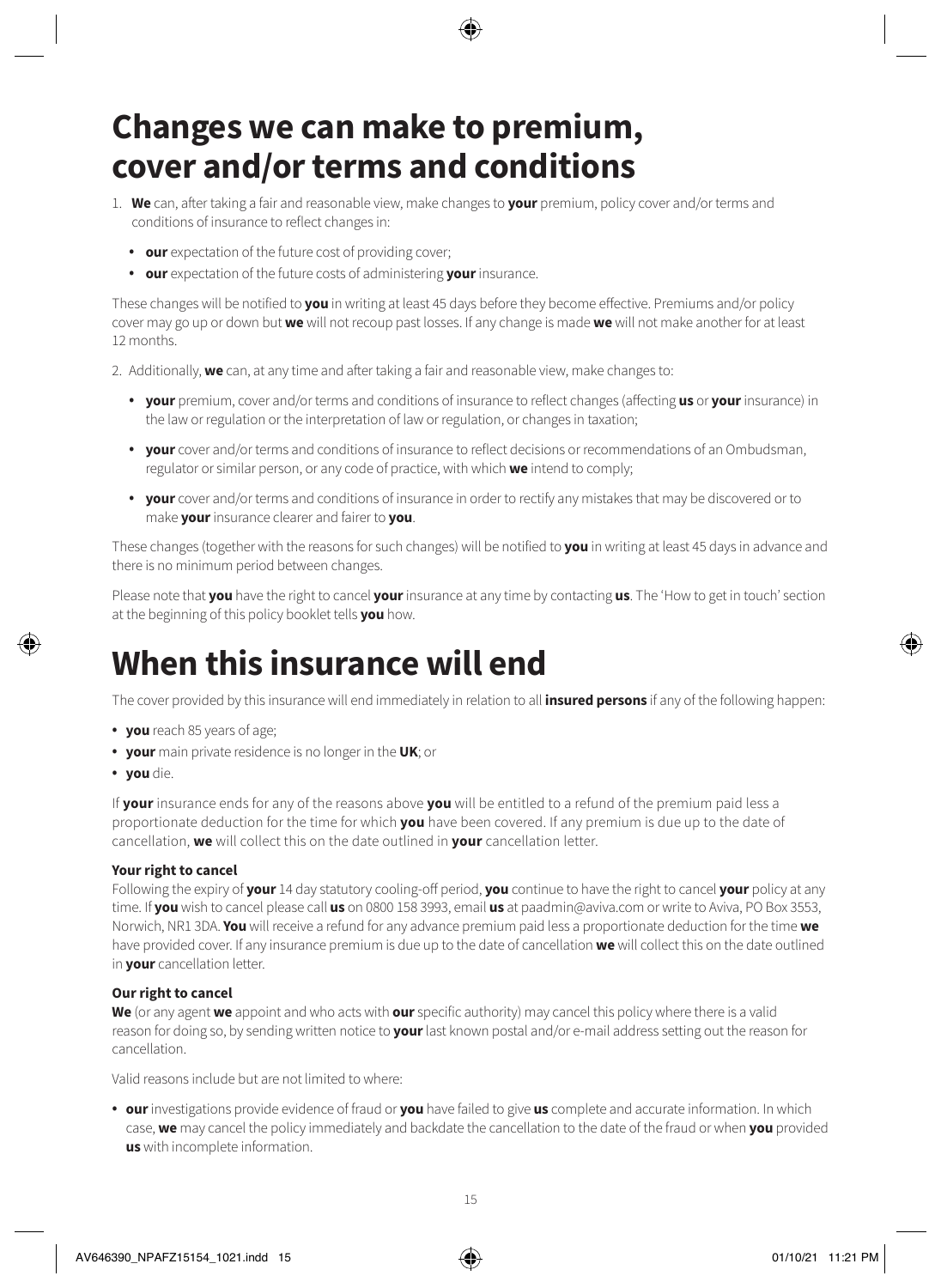- **we** have been unable to collect **your** premium, and following notification to **you**, there is continued non-payment. Please see the 'Payment of premium' section for more detail.
- **we** offer **you** an equivalent alternative product (which does not disadvantage **you**). In this event **we** will give **you** at least 45 days' notice of cancellation; or
- **we** no longer provide this product and are not offering an equivalent alternative product. In this event **we** will give **you** at least 90 days' notice.

If **we** cancel the insurance **you** will be entitled to a refund of the premium paid in respect of the cancelled cover, less a proportionate deduction for the time **we** have provided such cover, unless the reason for cancellation is fraud. If any premium is due up to the date of cancellation, **we** will collect this on the date outlined in **your** cancellation letter.

# **Complaints procedure**

#### **Our Promise of Service**

**Our** goal is to give excellent service to all **our** customers but **we** recognise that things do go wrong occasionally. **We** take all complaints **we** receive seriously and aim to resolve all **our** customers' problems promptly. To ensure that **we** provide the kind of service **you** expect **we** welcome **your** feedback. **We** will record and analyse **your** comments to make sure **we** continually improve the service **we** offer.

#### **What will happen if you complain**

- **We** will acknowledge **your** complaint promptly.
- **We** aim to resolve all complaints as quickly as possible.

Most of **our** customers' concerns can be resolved quickly but occasionally more detailed enquiries are needed. If this is likely, **we** will contact **you** with an update within 10 working days of receipt and give **you** an expected date of response.

#### **What to do if you are unhappy**

If **you** are unhappy with any aspect of the handling of **your** insurance **we** would encourage **you**, in the first instance, to seek resolution by contacting **us** as follows:

• write to Aviva, PO Box 3553, Norwich, NR1 3DA or telephone 0800 158 3993, and ask **your** contact to review the problem.

**Our** opening hours are between 9am and 5pm, Monday to Friday (excluding public and bank holidays).

If **you** are unhappy with the outcome of **your** complaint **you** may refer the matter to the Financial Ombudsman Service at:

The Financial Ombudsman Service Exchange Tower London E14 9SR

#### **Telephone:**

0800 023 4567 (calls from UK landlines and mobiles are free) or 0300 123 9123

Or simply log on to their website at **[www.financial-ombudsman.org.uk](http://www.financial-ombudsman.org.uk)**.

Whilst **we** are bound by the decision of the Financial Ombudsman Service, **you** are not. Following the complaints procedure does not affect **your** right to take legal action

For products **you** bought online from **us**, **you** can also use the European Commission's Online Dispute Resolution (<http://ec.europa.eu/odr>) service to make a complaint. The purpose of this platform is to identify a suitable Alternative Dispute Resolution (ADR) provider and **we** expect that this will be the Financial Ombudsman Service. Please be aware that the Financial Ombudsman Service will only be able to consider **your** complaint after **we** have had the opportunity to consider and resolve it.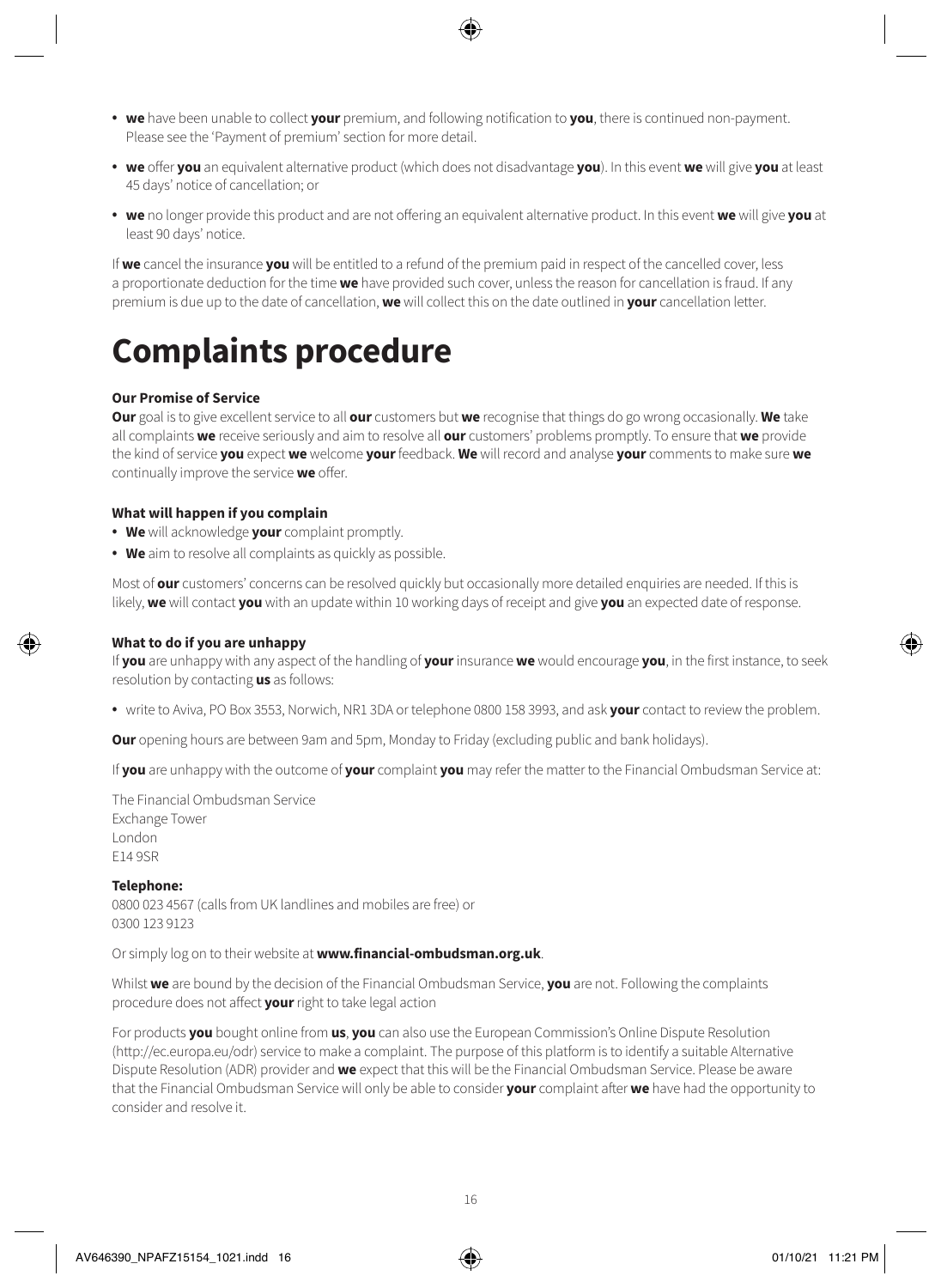# **General information**

This insurance is underwritten by Aviva Insurance Limited.

#### **Our regulatory status**

**We** are authorised by the Prudential Regulation Authority and regulated by the Financial Conduct Authority and the Prudential Regulation Authority. **We** are registered as Aviva Insurance Limited, Pitheavlis, Perth, PH2 0NH and **our** firm's reference number is 202153.

**You** may check this information and obtain further information about how the Financial Conduct Authority protects **you** by visiting their website [www.fca.org.uk.](http://www.fca.org.uk)

#### **Use of language**

Unless otherwise agreed, the contractual terms and conditions and other information relating to this contract will be in English.

#### **Choice of law**

The law of England and Wales will apply to this contract unless:

- 1. **you** and **we** agree otherwise; or
- 2. at the effective date of the contract **you** are a resident of Scotland or Northern Ireland, in which case (in the absence of agreement to the contrary) the law of that country will apply.

### **Data Protection – Privacy Notice**

Aviva Insurance Limited is the main company responsible for your Personal Information (known as the controller). Aviva UK Digital Limited act as an additional data controller for the sale and distribution of the product.

We collect and use Personal Information about you in relation to our products and services. Personal Information means any information relating to you or another living individual who is identifiable by us. The type of Personal Information we collect and use will depend on our relationship with you and may include more general information (e.g. your name, date of birth, contact details) or more sensitive information (e.g. details of your health or criminal convictions).

Some of the Personal Information we use may be provided to us by a third party. This may include information already held about you within the Aviva group, information we obtain from publicly available records, third parties and from industry databases, including fraud prevention agencies and databases.

This notice explains the most important aspects of how we use your Personal Information, but you can get more information by viewing our full privacy policy at [aviva.co.uk/privacypolicy](http://www.aviva.co.uk/privacypolicy) or requesting a copy by writing to us at: The Data Protection Team, Aviva, PO Box 7684, Pitheavlis, Perth PH2 1JR. If you are providing Personal Information about another person you should show them this notice.

We use your Personal Information for a number of purposes including providing our products and services and for fraud prevention.

We also use profiling and other data analysis to understand our customers better, e.g. what kind of content or products would be of most interest, and to predict the likelihood of certain events arising, e.g. to assess insurance risk or the likelihood of fraud.

We may carry out automated decision making to decide on what terms we can provide products and services, deal with claims and carry out fraud checks. More information about this, including your right to request that certain automated decisions we make have human involvement, can be found in the "Automated Decision Making" section of our full privacy policy.

We may process information from a credit reference agency, including a quotation search where you are offered an Aviva credit payment facility. More information about this can be found in the "Credit Reference Agencies" section of our full privacy policy.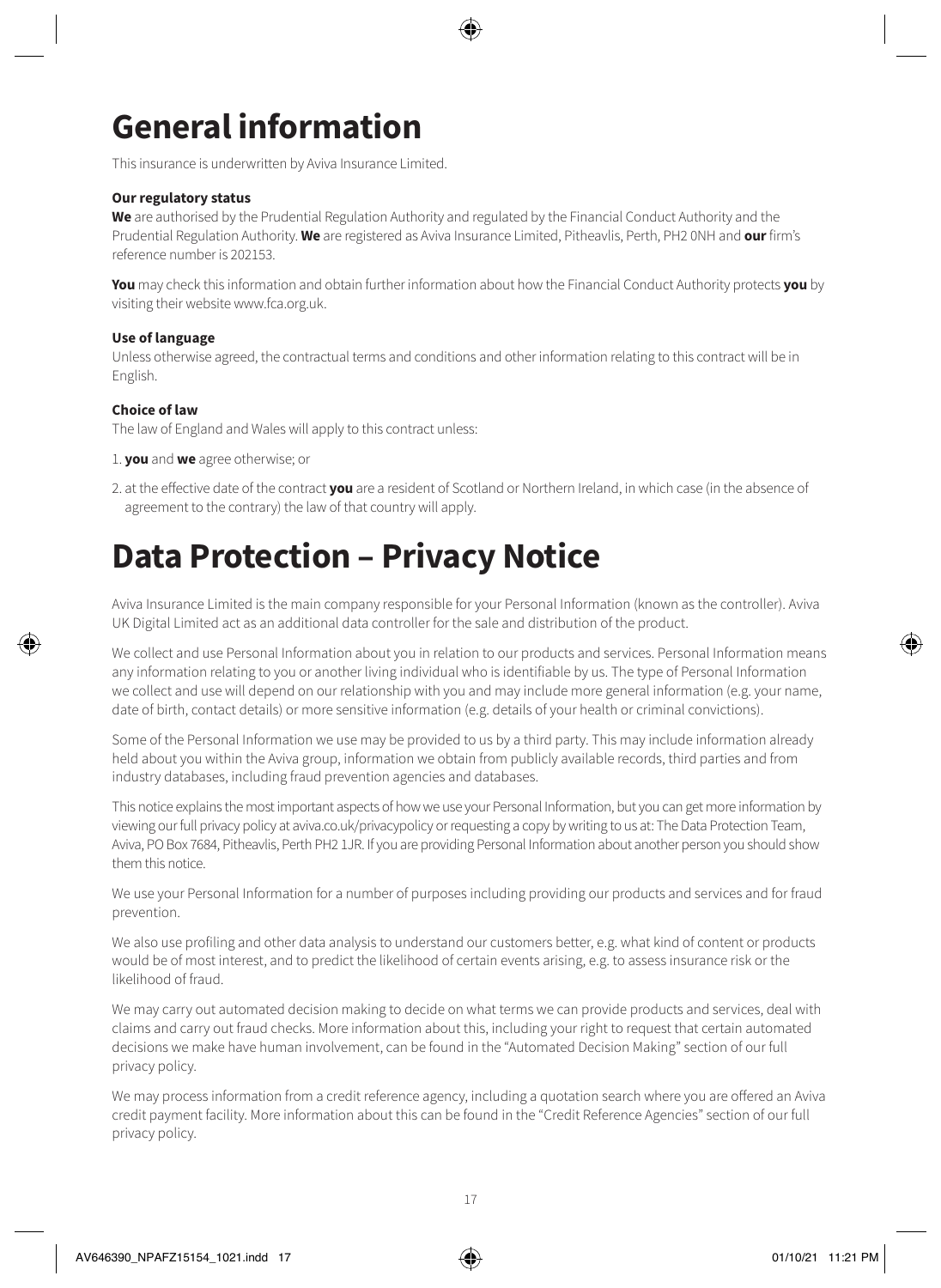We may use Personal Information we hold about you across the Aviva group for marketing purposes, including sending marketing communications in accordance with your preferences. If you wish to amend your marketing preferences please contact us at: [contactus@aviva.com](mailto:contactus@aviva.com) or by writing to us at: Aviva, Freepost, Mailing Exclusion Team, Unit 5, Wanlip Road Ind Est, Syston, Leicester, LE7 1PD. More information about this can be found in the "Marketing" section of our full privacy policy.

Your Personal Information may be shared with other Aviva group companies and third parties (including our suppliers such as those who provide claims services and regulatory and law enforcement bodies). We may transfer your Personal Information to countries outside of the UK but will always ensure appropriate safeguards are in place when doing so.

You have certain data rights in relation to your Personal Information, including a right to access Personal Information, a right to correct inaccurate Personal Information and a right to erase or suspend our use of your Personal Information. These rights may also include a right to transfer your Personal Information to another organisation, a right to object to our use of your Personal Information, a right to withdraw consent and a right to complain to the data protection regulator. These rights may only apply in certain circumstances and are subject to certain exemptions. You can find out more about these rights in the "Data Rights" section of our full privacy policy or by contacting us at [dataprt@aviva.com](mailto:dataprt@aviva.com).

### **Fraud prevention and detection**

In order to prevent and detect fraud we may at any time:

- Share information about you with other organisations and public bodies including the Police;
- Undertake credit searches and additional fraud searches;
- Check and/or file your details with fraud prevention agencies and databases, and if you give us false or inaccurate information and we suspect fraud, we will record this.

We can supply on request further details of the databases we access or contribute to. If you require further details please contact us.

### **Financial Services Compensation Scheme**

Depending on the circumstances of **your** claim **you** may be entitled to compensation from the Financial Services Compensation Scheme (FSCS) if **we** cannot meet our obligations. See <www.fscs.org.uk>for more details.

### **Customers with disabilities**

**This policy and other associated documentation is also available in large print, audio and Braille. If you require any of these formats please contact us on 0800 158 3993 between 9am and 5pm Monday to Friday (excluding public and bank holidays)**

**or write to: Aviva PO Box 3553 Norwich NR1 3DA**